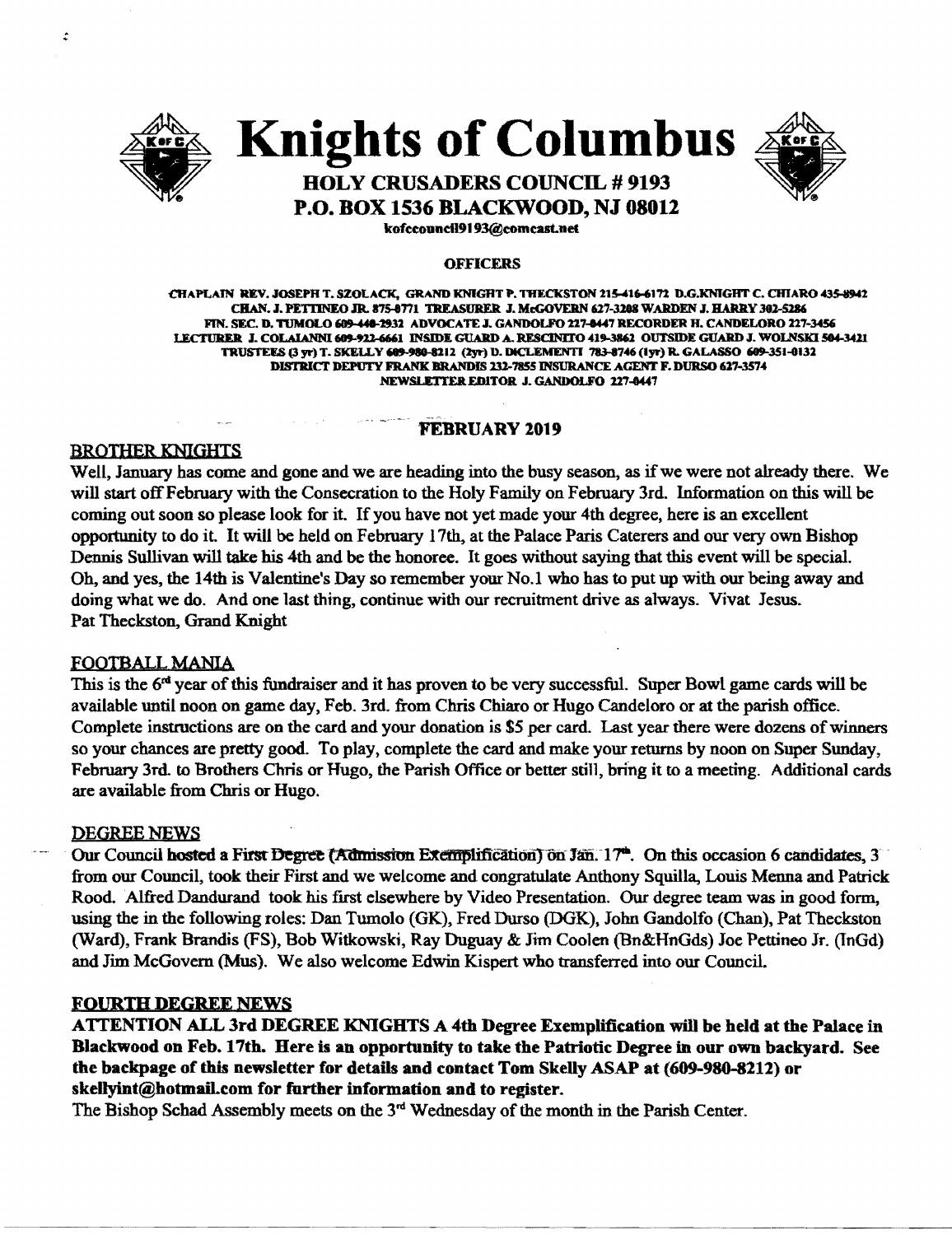#### KNIGHT OF THE MONTH

The Knight of the month for February is Kevin Little (work with youth). Our Family of the month for February is Anthony Squilla and family (free throw). Congratulations and thank you.

#### BLOOD DONOR DRIVE

On Thursday, January 3rd, our Council sponsored a Red Cross blood donor drive in the Parish Center. Blood supplies are always in short supply and your help is always appreciated. Thanks to your support and the support of our friends and parishioners 59 pints were collected. We thank Bob Calabro and Jim McGovern for directing the program.

#### FREE THROW CONTEST

For over 45 years more than 2.7 million boys and girls, ages 9 to 14 have participated in the Knights of Columbus Free Throw Championship. On Saturday, January 19th, our Council sponsored our annual Free Throw Contest in the OLOH School gym. Here are the winners: Boys 9yrs Carson Wiley, IOyrs Matthew Morris, IIyrs Mark Thomas, 12yrs Brandon Tron, 13yrs Michael Kelton, 14yrs none. Girls: 9yrs Hailey Yanni, IOyrs none,llyrs Aug Valente, 12yrs Adriana Venuto, 13yrs none, 14yrs none. We had a lot of help from our members and we thank Dan McHugh, Kevin Little, Frank Brandis, Jim Coolen, John Gandolfo, Anthony Squilla, Fred Sulpizi, Francisco Olaya and son Dan, John Iovacchino, Steve Thomas, Pat Theckston and Rich Lang... We congratulate our Program Director, Dan Tumolo, on ajob well done. The winners will compete in the District competition on Feb. 9th, 11:30 registration, 12:00 noon start in the OLOH School gym. Help wi11 be needed.

#### CONSECRATION TO TIlE HOLy FAMILY

Our Council will be sponsoring this dedication on February 3rd. We will also be providing the treats for Donut Sunday.

#### CHAPLAIN'S CORNER

The prudent and God-loving Catholic will approach the sacrament of Reconciliation with the proper dispositions and as often as he needs it. He is grateful to our Lord Jesus Christ for this sacrament thich places heaven within our reach. A good confession obtains for a person his passport to an eternity of joy and tranquility. Your sins are forgiven when the representative of raises his hand and says to you: "I absolve you from your sins, in the name of the Father and of the Son and of the Holy Spirit." With St. Paul we sincerely believe and proclaim Him "in whom we have redemption, the forgiveness of of sins."

#### MALVERN WEEKEND RETREAT

Our annual Malvern Retreat was held during the weekend of January 11-13. Thanks to the promotional efforts of our Worthy Field Agent, Fred Durso, 30 of our members and friends attended. We'll do it again next year and you should try to attend this wonderful and spiritually rewarding experience.

#### PRO-LIFE ROSE SALE

Our rose sale took place during the weekend of Jan. 19-20 after all the Masses. This years total was \$424.50. The totals for 2016, 2017 and 2018 were \$238, \$319, and \$247 respectively, so we brought in probably one of our biggest years to date. I had a lot of help this year with all the guys (and some children and wives) and John Harry helped me out with the 10:30 Mass which I could not make. Our parishioners were very generous. this year and we thank them for their donations! We thank our Pro-Life. Program Director. Jeff Lilley for a job well done.

#### ANNUAL DUES BILL

Please take care of this ASAP. Our annual dues are only \$20 dollars. but ifyou have a problem with that, please let us know so that some arrangement can be make. Thank you.

.--~- .. ~~--~--~-.. --...-~-...~-...-~-.. ~~------..--..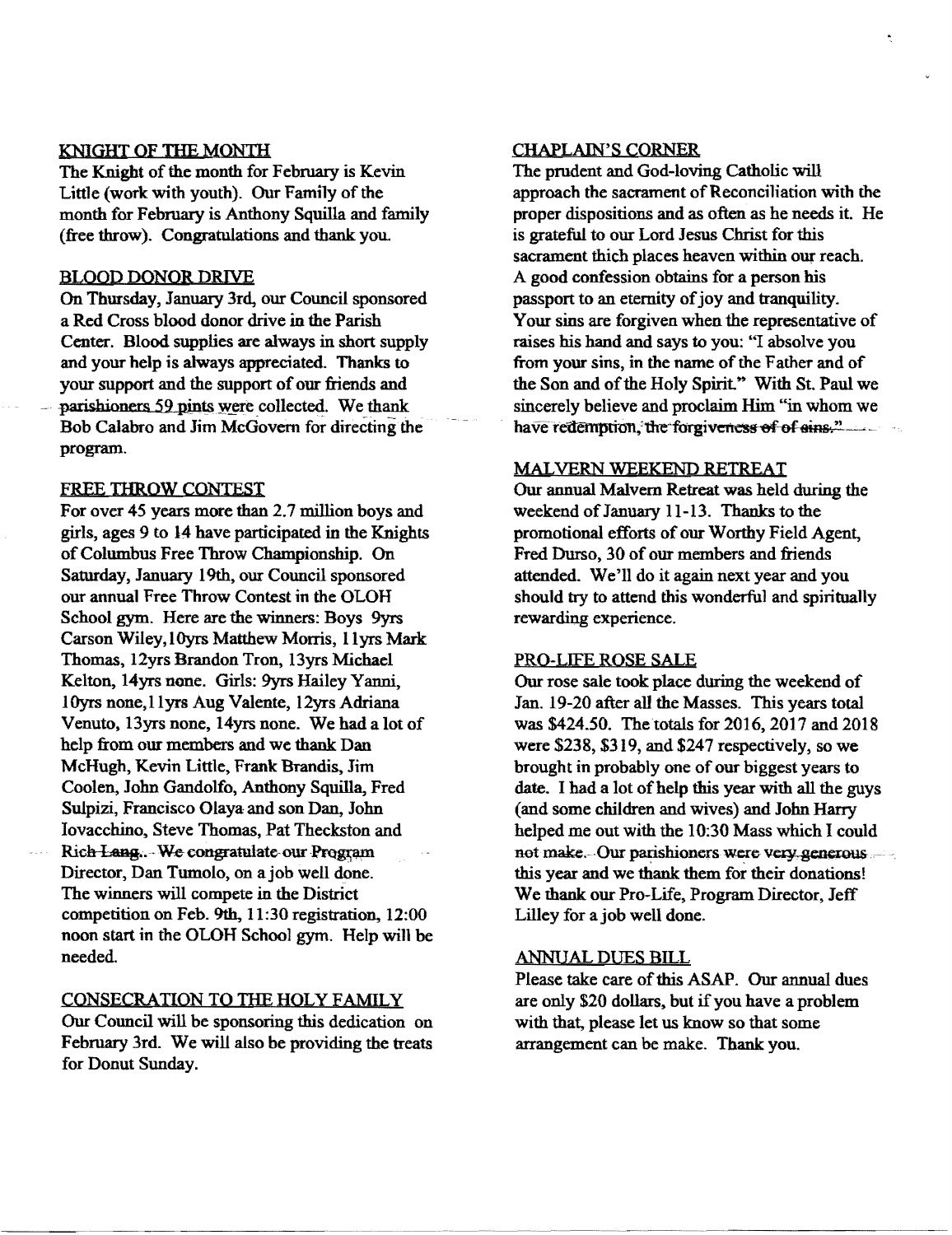# KNIGHTS OF COLUMBUS INSURANCE

As life expectancy increases, the number of people to need of long-term care, in their home or outside facilities, has grown also. Since its addition to the Order's product portfolio in 2000, long-term care (LTC) insurance has provided the Order with an excellent opportunity to further serve Knights and their families. Since 2005, every Knights of Columbus long-term care policy comes with an added value. The added value is in the form of a service called "Provider Pathway," a program offering access to a network of long-term care providers at discounted rates. The network covers: home health care, personal emergency systems, adult day care, assisted living. skilled nursing facilities and durable medical equipment. Eligibility for participation in this program is open to Knights of Columbus long-term care insurance policyholders, their spouses, dependent children, parents and parents-in-law. All providers are fully credentialed and meet state licensing requirements. If you are not currently an LTC policyholder, I suggest that we schedule some time together so that I can provide additional information on how you can avail yourself of this significant, value-added benefit. For further information please call me for an appointment. Fred Durso, FICF, Field Agent, (856) 401-3055

fred,.durso@kofc.ora

# FIRST FRIDAY ADORATION

Exposition of the Blessed Sacrament will take place in the Our Lady of Hope Chapel on First Friday, February 1st, after the 9:00 AM Mass, continue until 7:00 PM, and close with Benediction. There is a sign up sheet in the rear of the Chapel to schedule a devotion time. Attendance has been better so let's keep the momentum going.

# FEBRUARY BIRTHDAYS AND ANNNERSARIES

The following Brothers or members of their

families will celebrate their birthdays this month: Sal Aversa, William Belmont, Harry Breen, Joseph Carbone, John Colaianni, Omaliel Colon, JohnPaul Dombkowski, Sam Evangelista, Caitlin Gallagher, Joe Gentile, Sean Graman, AI Guarini, Dave Harkins, Mike Harkins, Paul Heim, Bill Higgins, Ron Kentrus, Ron Lawrence, Mrs. Tricia Little, Dan McHugh, Jim Millardi, Matthew Parkinson, Mike Petroski, Mike Poiez, Mrs. Anna Rescinito, John Rifici, Dan Riiff, Anthony Rutigliano, Gina Sirolli, Oredola Soluade, John Venuti and Paul Woyciechowski The following members will celebrate their anniversaries this month: Mr.&Mrs. Paul Chatburn, Mr.&Mrs. Michael Lisanti, Mr.&Mrs. John Gandolfo. CONGRATULATIONS If we missed someone's birthday or anniversary, please contact John Gandolfo (227-0447) or gandy08012@comcast.net.

# EDITORIAL

We have received many favorable comments from the brothers that attended the Malvern Retreat weekend. Keep this in mind when this comes up again next year. We are excited about the 4th degree exemplification to be held at the Palace on Feb. 17th. This is the Patriotic Degree and we encourage all 3rd degree knights to join. Vivat Jesus.

# IMPORTANT DATES

Feb. 1First Friday (OLOH Chapel) Feb. 3 Consecration of the Family Feb. 5 Third Degree (8 PM Parish Center) Feb. 9 District Free Throw (11 :30 OLOH Gym) Feb. 14 Officers Meeting (7PM Parish Center) Feb. 14 Council Meeting (8PM Parish Center) Feb. 17 4th Degree Exemplification (palace) Feb. 28 Council Meeting (8PM Parish Center) Mar. 1 First Friday (OLOR Chapel) Mar. 6 Ash Wednesday Mar. 9-10 Church Membership Drive Mar. 14 Officers Meeting (7PM Parish Center) Mar. 14 Council Meeting (8PM Parish Center) Mar. 28 Council Meeting (8PM Parish Center)